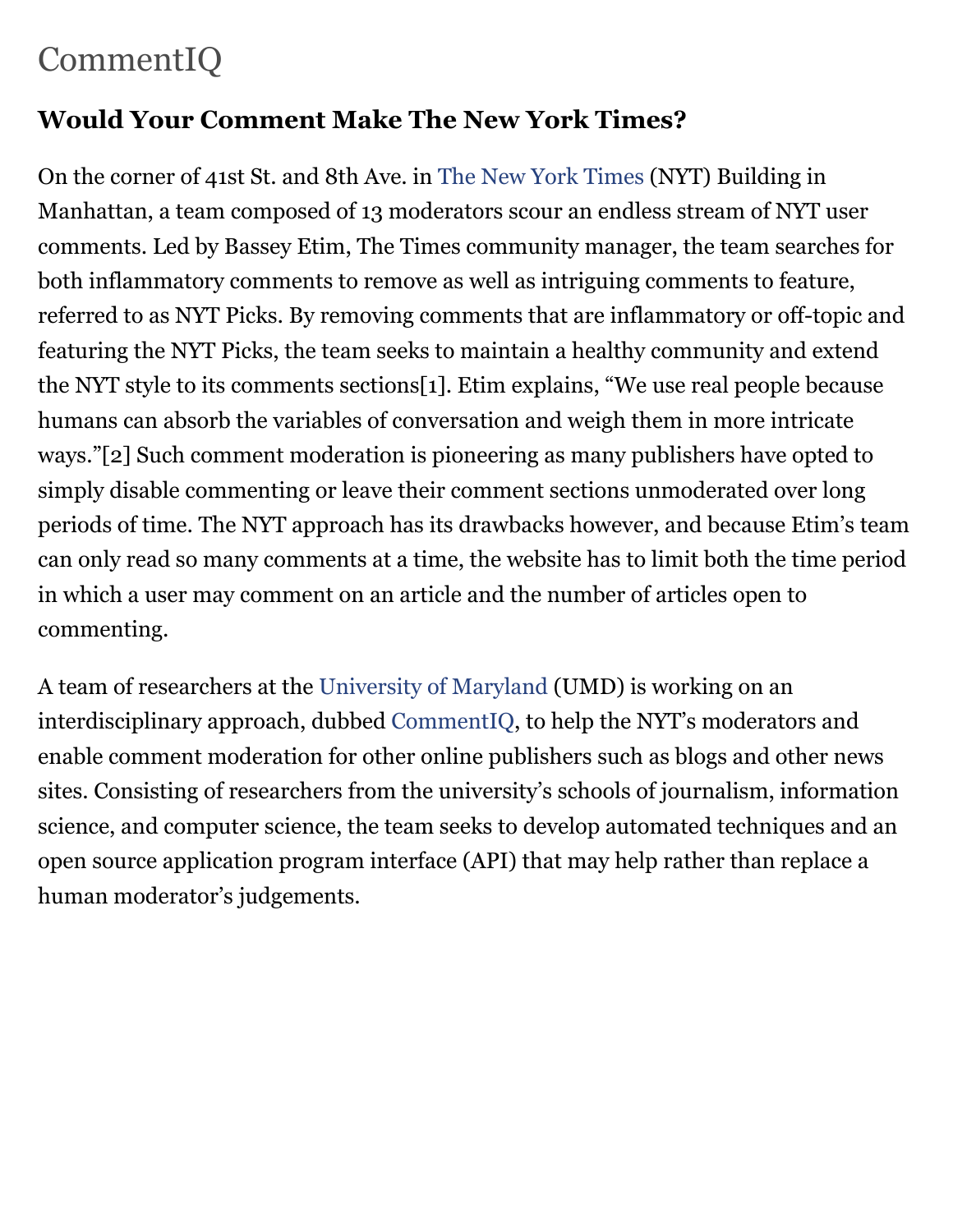

The design of CommentIQ[3, 4] is centered around the idea of a human working with an automated program via a feedback loop. The scores generated by the algorithm provide a ranking and a statistical overview, which is then fed to the moderator to assist the moderator's decision-making process. Similarly, the final classification made by the human moderator after reading the comment and viewing the predictions is then fed back into the system to help the algorithm with more accurate future score predictions. As a result, the approach enables the professional moderator to "teach" the algorithm, and ideally the algorithm's performance will generate greater cost-saving benefits as it learns more from its moderator over time.

Using natural language processing and predictions made by machine learning algorithms, the approach automatically evaluates a comment on multiple criteria such as general writing quality, personal story, relevance to the article as well as other comments, and general sentiment. These evaluations are then merged with other information on the comment -- such as location of the user and time of submission - into a user-friendly interface designed by researchers in Human Computer Interaction. While the design of the interface is currently in progress, when complete it will provide the moderators an easy-to-navigate overview of comments as well as the ability to filter and search the comment data as needed. By allowing moderators to more easily search the distribution of opinions along various dimensions -- such as geological location, gender or political biases -- moderators can select representative comments spanning